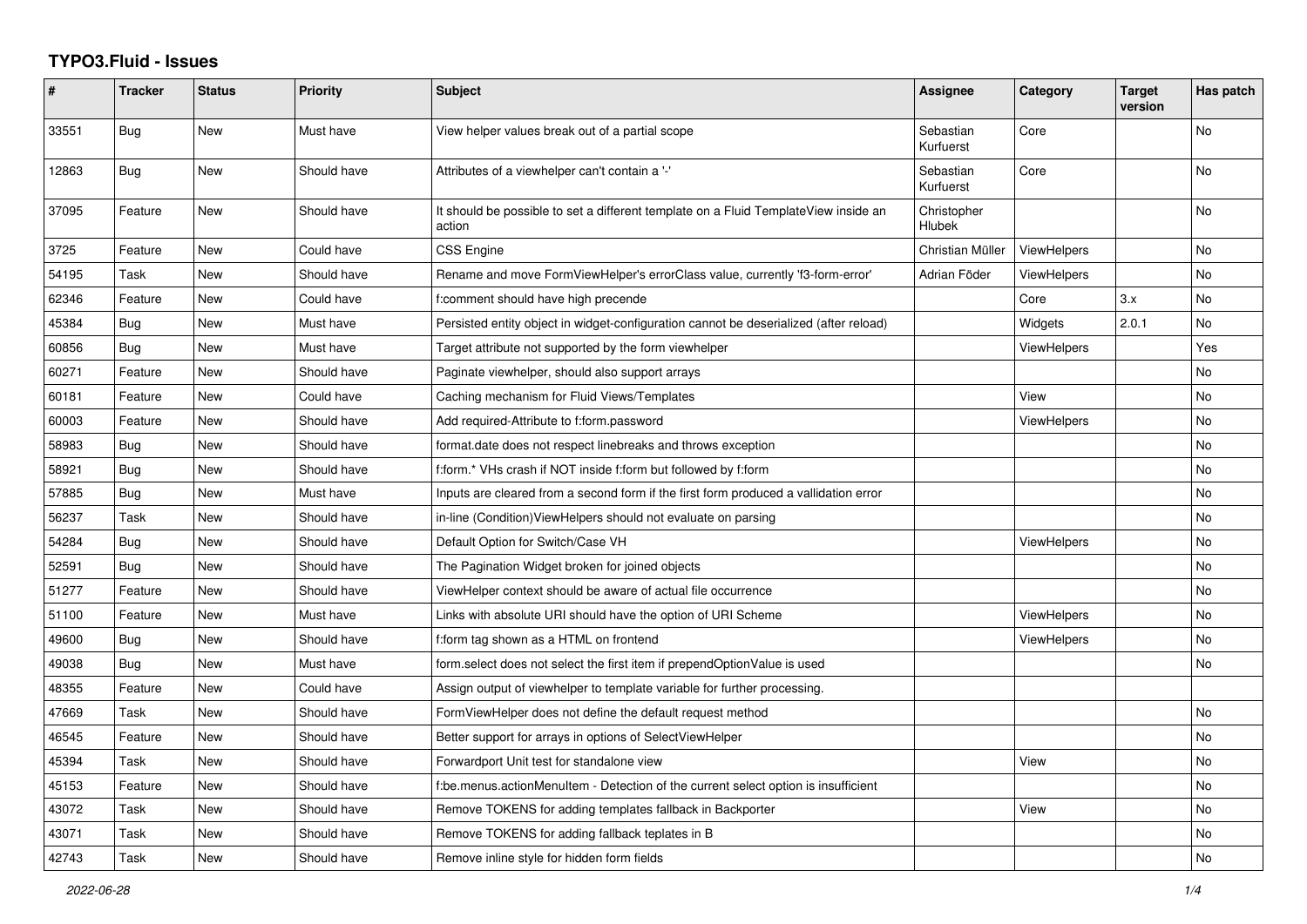| $\pmb{\#}$ | <b>Tracker</b> | <b>Status</b> | <b>Priority</b>      | <b>Subject</b>                                                                                              | <b>Assignee</b> | Category           | <b>Target</b><br>version | Has patch |
|------------|----------------|---------------|----------------------|-------------------------------------------------------------------------------------------------------------|-----------------|--------------------|--------------------------|-----------|
| 42397      | Feature        | <b>New</b>    | Should have          | Missing viewhelper for general links                                                                        |                 |                    |                          | <b>No</b> |
| 40081      | Feature        | New           | Should have          | Allow assigned variables as keys in arrays                                                                  |                 |                    |                          | No        |
| 40064      | <b>Bug</b>     | New           | Must have            | Multiselect is not getting persisted                                                                        |                 | <b>ViewHelpers</b> |                          | <b>No</b> |
| 39990      | <b>Bug</b>     | New           | Should have          | Same form twice in one template: hidden fields for empty values are only rendered<br>once                   |                 | Core               |                          | No        |
| 39936      | Feature        | New           | Should have          | registerTagAttribute should handle default values                                                           |                 | ViewHelpers        |                          | No        |
| 38369      | <b>Bug</b>     | New           | Must have            | Resource ViewHelpers should not fall back to request package                                                |                 | View               |                          | No        |
| 38130      | Feature        | New           | Should have          | Checkboxes and multiple select fields should have an assignable default value                               |                 |                    |                          | No        |
| 37619      | Bug            | New           | Should have          | Fatal Error when using variable in name attribute of Section ViewHelper                                     |                 | ViewHelpers        |                          | No        |
| 36655      | <b>Bug</b>     | New           | Should have          | <b>Pagination Links</b>                                                                                     |                 | Widgets            |                          | No        |
| 36559      | Feature        | <b>New</b>    | Could have           | New widget progress bar                                                                                     |                 |                    |                          | Yes       |
| 36410      | Feature        | New           | Should have          | Allow templates to send arguments back to layout                                                            |                 | ViewHelpers        |                          | No        |
| 34309      | Task           | New           | Could have           | Unknown ViewHelpers cause exception - should be handled more graceful                                       |                 | ViewHelpers        |                          | No        |
| 33215      | Feature        | New           | Should have          | RFC: Dynamic values in ObjectAccess paths                                                                   |                 |                    |                          | No        |
| 32035      | Task           | New           | Should have          | Improve fluid error messages                                                                                |                 | Core               |                          | Yes       |
| 31955      | Feature        | New           | Should have          | f:uri.widget                                                                                                |                 | Widgets            |                          | No        |
| 30937      | <b>Bug</b>     | New           | Should have          | CropViewHelper stringToTruncate can't be supplied so it can't be easily extended                            |                 | ViewHelpers        |                          | Yes       |
| 30555      | Feature        | New           | Could have           | Make TagBuilder more extensible                                                                             |                 | Core               |                          | No        |
| 28554      | Bug            | New           | Should have          | (v4) implement feature flag to disable caching                                                              |                 |                    |                          | No        |
| 28553      | <b>Bug</b>     | New           | Should have          | improve XHProf test setup                                                                                   |                 |                    |                          | No        |
| 28552      | <b>Bug</b>     | New           | Should have          | (v5) write ViewHelper test for compiled run; adjust functional test to do two passes<br>(uncached & cached) |                 |                    |                          | No        |
| 28550      | Bug            | New           | Should have          | (v4) make widgets cacheable, i.e. not implement childnodeaccess interface                                   |                 |                    |                          | No        |
| 28549      | Bug            | New           | Should have          | make widgets cacheable, i.e. not implement childnodeaccess interface                                        |                 |                    |                          | <b>No</b> |
| 27607      | <b>Bug</b>     | New           | Must have            | Make Fluid comparisons work when first element is STRING, second is NULL.                                   |                 | Core               |                          | No        |
| 26664      | Task           | New           | Won't have this time | Clean up Form ViewHelpers                                                                                   |                 | ViewHelpers        |                          | No        |
| 26658      | Task           | New           | Won't have this time | Make Form ViewHelpers consistent                                                                            |                 | ViewHelpers        |                          | No        |
| 13045      | Bug            | New           | Should have          | Entity decode of strings are different between if-conditions and output of variable                         |                 |                    |                          |           |
| 10911      | Task           | New           | Should have          | Tx_Fluid_ViewHelpers_Form_AbstractFormViewHelper->renderHiddenIdentityField<br>should be more reliable      |                 | ViewHelpers        |                          | No        |
| 10472      | Feature        | New           | Could have           | Fluid Standalone distribution                                                                               |                 | Core               |                          | No        |
| 9950       | Task           | New           | Should have          | Binding to nested arrays impossible for form-elements                                                       |                 | ViewHelpers        |                          |           |
| 9514       | Feature        | New           | Should have          | Support explicit Array Arguments for ViewHelpers                                                            |                 |                    |                          |           |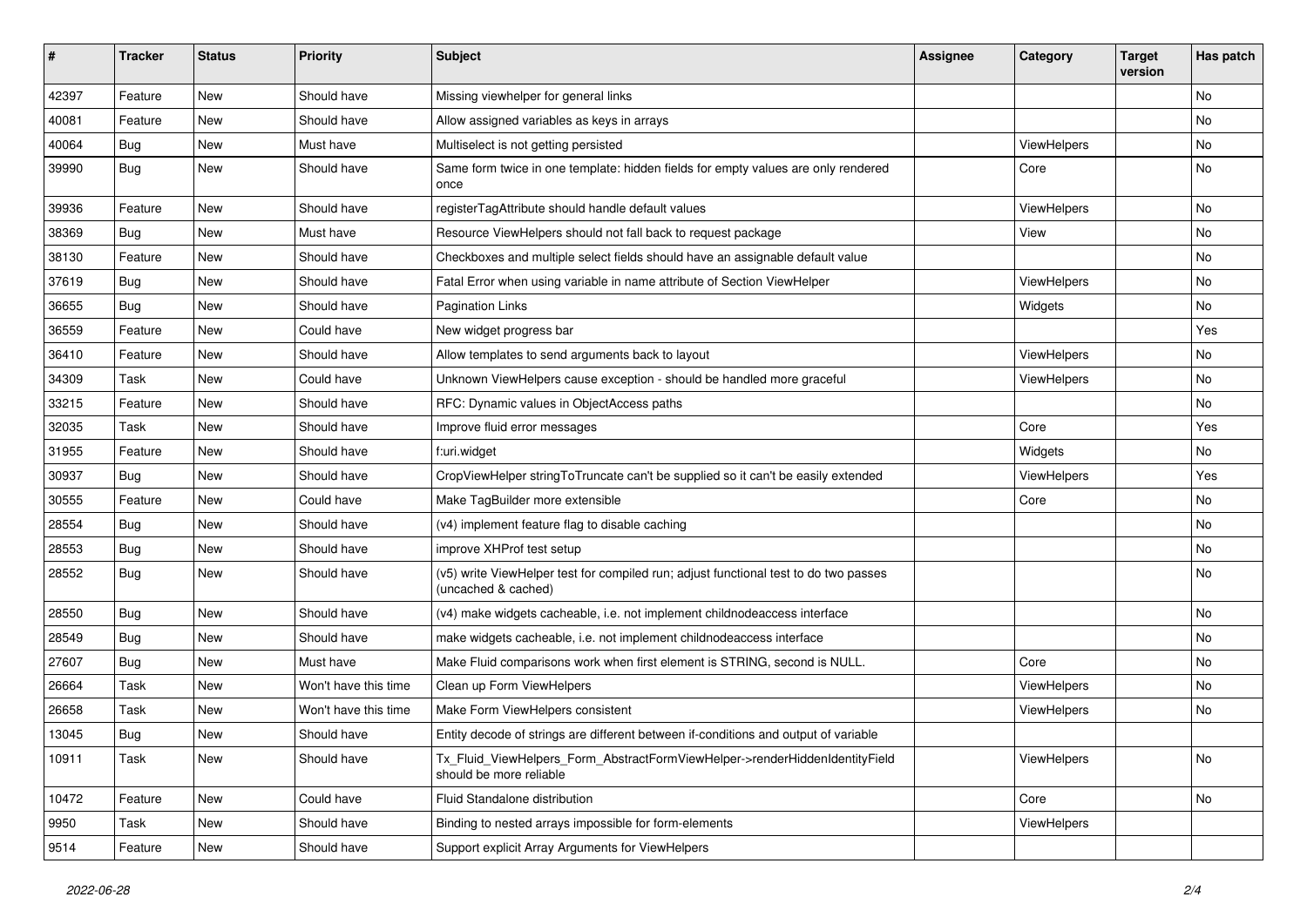| $\sharp$ | <b>Tracker</b> | <b>Status</b>       | <b>Priority</b> | Subject                                                                         | <b>Assignee</b>             | Category    | <b>Target</b><br>version | Has patch |
|----------|----------------|---------------------|-----------------|---------------------------------------------------------------------------------|-----------------------------|-------------|--------------------------|-----------|
| 8648     | Bug            | New                 | Should have     | format.crop ViewHelper should support all features of the crop stdWrap function |                             | ViewHelpers |                          | No        |
| 7608     | Feature        | New                 | Could have      | Configurable shorthand/object accessor delimiters                               |                             | Core        |                          | Yes       |
| 4704     | Feature        | New                 | Should have     | Improve parsing exception messages                                              |                             | Core        |                          |           |
| 3481     | Bug            | New                 | Should have     | Use ViewHelperVariableContainer in PostParseFacet                               |                             | Core        |                          | No        |
| 1907     | Feature        | New                 | Could have      | Default values for view helpers based on context                                |                             | Core        |                          |           |
| 52419    | Bug            | New                 | Should have     | Wrong PHPDocs notation for default value inline f:translate viewhelper          |                             |             | 2.0                      | <b>No</b> |
| 28551    | Bug            | Accepted            | Should have     | (v4) backport VHTest                                                            | Sebastian<br>Kurfuerst      |             |                          | No        |
| 9005     | Feature        | Accepted            | Could have      | Fluid Template Analyzer (FTA)                                                   | Sebastian<br>Kurfuerst      |             |                          |           |
| 5933     | Feature        | Accepted            | Should have     | Optional section rendering                                                      | Sebastian<br>Kurfuerst      | ViewHelpers |                          | No        |
| 33394    | Feature        | Needs<br>Feedback   | Should have     | Logical expression parser for BooleanNode                                       | <b>Tobias Liebig</b>        | Core        |                          | No        |
| 36662    | <b>Bug</b>     | Needs<br>Feedback   | Should have     | Checked state isn't always correct when property is collection                  | Kevin Ulrich<br>Moschallski | ViewHelpers | 1.1.1                    | <b>No</b> |
| 8491     | Task           | Needs<br>Feedback   | Should have     | link.action and uri.action differ in absolute argument                          | Karsten<br>Dambekalns       | ViewHelpers |                          | No        |
| 33628    | Bug            | Needs<br>Feedback   | Must have       | Multicheckboxes (multiselect) for Collections don't work                        | Christian Müller            | ViewHelpers |                          | No        |
| 58862    | Bug            | Needs<br>Feedback   | Should have     | FormViewHelper doesn't accept NULL as value for \$arguments                     | Bastian<br>Waidelich        | ViewHelpers |                          | Yes       |
| 46289    | Bug            | Needs<br>Feedback   | Should have     | Enable Escaping Interceptor in XML request format                               |                             | View        | 2.0.1                    | No        |
| 46091    | Task           | Needs<br>Feedback   | Should have     | Show source file name and position on exceptions during parsing                 |                             |             |                          | No        |
| 45345    | Feature        | Needs<br>Feedback   | Should have     | Easy to use comments for fluid that won't show in output                        |                             |             |                          |           |
| 8989     | Feature        | Needs<br>Feedback   | Could have      | Search path for fluid template files                                            |                             | View        |                          | <b>No</b> |
| 3291     | Feature        | Needs<br>Feedback   | Should have     | Cacheable viewhelpers                                                           |                             |             |                          | <b>No</b> |
| 40998    | Bug            | <b>Under Review</b> | Should have     | Missing parent request namespaces in form field name prefix                     | Sebastian<br>Kurfuerst      | ViewHelpers | 1.1.1                    | No        |
| 52640    | Feature        | <b>Under Review</b> | Should have     | Create an UnlessViewHelper as opposite to the IfViewHelper                      | Marc Neuhaus                |             |                          | No        |
| 43346    | Feature        | <b>Under Review</b> | Should have     | Allow property mapping configuration via template                               | Karsten<br>Dambekalns       | ViewHelpers | 2.1                      | No        |
| 55008    | Bug            | <b>Under Review</b> | Should have     | Interceptors should be used in Partials                                         | Christian Müller            |             |                          | No        |